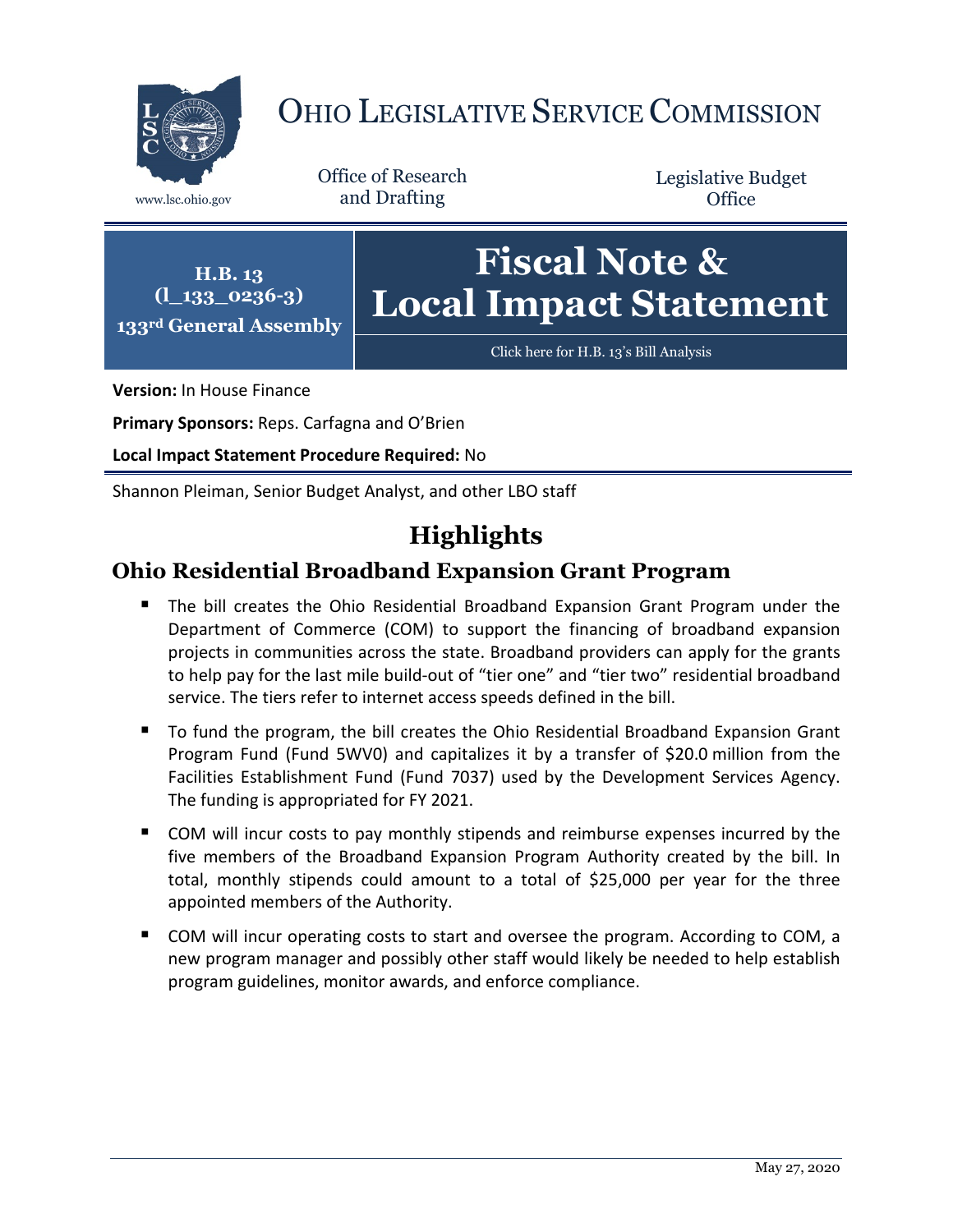#### **Sales and use tax exemption**

| <b>Fund</b>                                                                                           | <b>FY 2021</b>                                                                                       | <b>FY 2022</b>                                                                                          | <b>Future Years</b>                                                                                     |
|-------------------------------------------------------------------------------------------------------|------------------------------------------------------------------------------------------------------|---------------------------------------------------------------------------------------------------------|---------------------------------------------------------------------------------------------------------|
| <b>State General Revenue Fund</b>                                                                     |                                                                                                      |                                                                                                         |                                                                                                         |
| Revenues                                                                                              | Potential loss of millions of<br>dollars; additional loss of<br>tens of millions from tax<br>refunds | Potential loss of up to<br>\$9.7 million; additional<br>loss of tens of millions<br>from tax refunds    | Potential loss of up to<br>\$9.7 million; additional<br>loss of tens of millions<br>from tax refunds    |
| Local Government and Public Library funds (counties, municipalities, townships, and public libraries) |                                                                                                      |                                                                                                         |                                                                                                         |
| Revenues                                                                                              | Potential loss; additional<br>loss from tax refunds                                                  | Loss of \$0.3 million;<br>additional loss from tax<br>refunds                                           | Loss of \$0.3 million;<br>additional loss from tax<br>refunds                                           |
| <b>Counties and transit authorities</b>                                                               |                                                                                                      |                                                                                                         |                                                                                                         |
| Revenues                                                                                              | Potential loss; additional<br>loss from tax refunds                                                  | Potential loss of up to<br>\$2.5 million; additional<br>loss of millions of dollars<br>from tax refunds | Potential loss of up to<br>\$2.5 million; additional<br>loss of millions of dollars<br>from tax refunds |

Note: The state or school district fiscal year runs from July 1 through June 30 and is designated by the calendar year in which it ends. For other local governments, the fiscal year is identical to the calendar year.

- **The bill expands an existing sales and use tax exemption for purchases of certain** tangible personal property and services.
- The expansion may result in a state sales and use tax loss of up to \$10 million annually. However, the initial fiscal costs could be tens of millions of dollars above the annual loss due to refunds allowed by a provision in the bill that would make tax exempt previous purchases that were assessed or currently subject to audits by the tax department.
- Under codified law, the state revenue loss would be shared by the GRF (96.68%), the Local Government Fund (LGF, 1.66%), and the Public Library Fund (PLF, 1.66%). Funds deposited into the LGF and PLF are distributed to counties, municipalities, townships, and public libraries according to statutory formulas and decisions by county budget commissions.
- The bill also reduces revenue from local permissive county and transit authority sales taxes, which share the same tax base as the state sales and use tax.

## **Detailed Analysis**

### **Ohio Residential Broadband Expansion Grant Program**

#### **Overview**

The bill creates the Ohio Residential Broadband Expansion Grant Program to support the expansion of broadband services across the state. The program would be overseen by the Department of Commerce (COM). Under the program, grants are to be awarded to broadband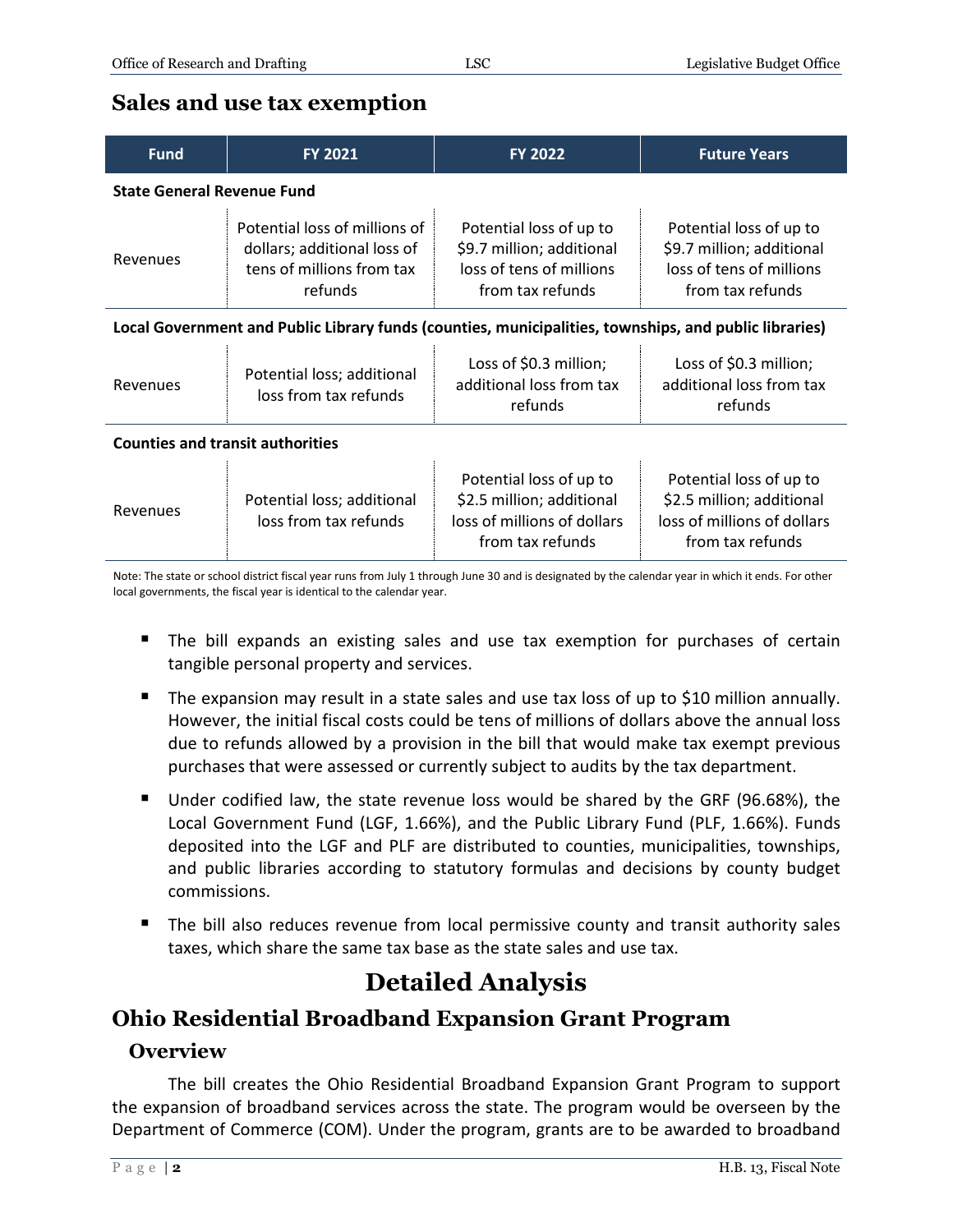service providers (defined by the bill as video service providers, telecommunications providers, satellite broadcast providers, or wireless service providers that are capable of providing tier one or tier two broadband service) to cover the broadband funding gap for "last mile" broadband infrastructure to eligible projects.

Eligible projects are those categorized as either "tier one" or "tier two" projects based on internet access speed. Under the bill, a "tier two" service refers to projects that offer broadband access to residences in an unserved area. "Tier one" service provides broadcast access to an area of a municipal corporation or township. Specifically, tier two broadband service refers to broadband capable of delivering internet access at speeds of at least 25 megabits per second downstream and at least three megabits per second upstream. Tier one broadband service refers to broadband that offers internet access at speeds of at least ten but less than 25 megabits per second downstream and at least one but less than three megabits per second upstream. A tier one area is an area with access to tier one service but not tier two service and includes an area where construction of a tier one service network is in progress and scheduled to be completed in two years.

#### **Program funding and distribution of broadband expansion grants**

To fund the program, the bill creates the Ohio Residential Broadband Expansion Grant Program Fund (Fund 5WV0) under COM and capitalizes it via a transfer of \$20.0 million from the Facilities Establishment Fund (Fund 7037) used by the Development Services Agency (DSA). The bill appropriates this funding in FY 2021 under Fund 5WV0 appropriation item 800411, Residential Broadband Expansion Grants.

The bill requires that money in the fund be used exclusively to issue program grants and that COM issue grants until funds for the fiscal year are exhausted. There is no cap on individual grants under the program. The bill sets forth the following disbursement schedule for each program grant awarded: (1) not more than 30% of the grant may be disbursed before construction of the project begins, (2) not more than 60% of the grant may be disbursed periodically over the course of the construction of the eligible project, and (3) the remaining portion must be disbursed within 60 days after the broadband provider has completed the construction project. COM, however, is allowed to withhold grant payments for failure to meet at least the minimum speeds required until the required minimum service speeds are achieved.

#### **Background on the Facilities Establishment Fund**

The Facilities Establishment Fund is primarily used by DSA to provide loans under the 166 Direct Loan Program. Under that program, DSA awards loans to businesses as part of largescale development deals, including the commitment of new or retained jobs by the company and a significant capital investment. The fund was initially capitalized through bond proceeds, but is now sustained by loan repayments under the 166 Direct Loan Program. As of May 2020, the cash balance of Fund 7037 was \$297.3 million.

#### **Operating and oversight costs**

COM will incur operating costs to administer the program. According to COM, the agency would likely need to hire a program manager to run the initiative, and other staff might be needed for outreach, education, and administrative support. Under the bill, this would include: (1) adopting rules for the program and procedures for periodic program grant disbursements, (2) soliciting, on behalf of counties after a request to do so, applications from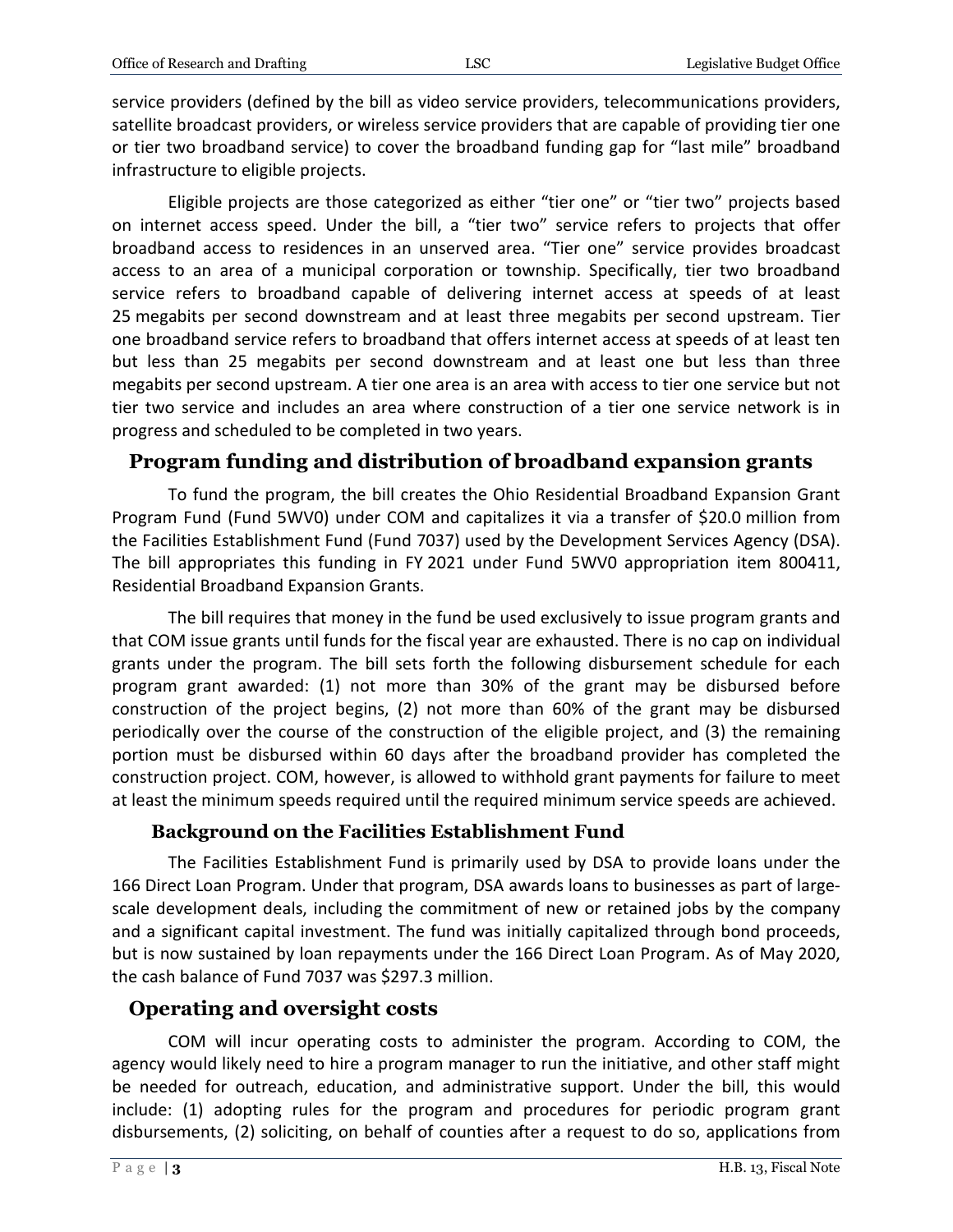broadband providers for grants under the program for eligible projects in the municipal corporations and townships of the county, (3) disbursing grants, and (4) developing a grant application scoring system in consultation with the Broadband Expansion Program Authority. Finally, COM, would be able to contract with an independent third party to conduct speed verification tests of an eligible project that receives a program grant.

#### **Oversight provided by the Broadband Expansion Program Authority**

The newly created five-member Broadband Expansion Program Authority within COM would be responsible for program governance and oversight. Under the bill, the Authority is responsible for monitoring the program, reviewing and scoring applications, and awarding grants. The Authority is also responsible for completing an annual report that evaluates the program's success and provides certain program information, findings, and recommendations. The Authority membership consists of the COM Director, Chief Investment Officer of JobsOhio, and three members that are appointed by each of the Speaker of the House, Senate President, and Governor. Under the bill, COM is to (1) pay a monthly stipend of \$684.86 (the FY 2021 amount that will qualify a person for one year of retirement credit with the Ohio Public Employees Retirement System) to each of the three appointed Authority members, and (2) reimburse actual and necessary expenses incurred by Authority members in performing the business of the Authority. In total, the monthly stipend for the three applicable Authority members amounts to nearly \$25,000 per year (\$684.46 x 12 months x 3 Authority members).

Additionally, COM may incur other administrative expenses related to the Authority such as providing office supplies, meeting space, etc. There could also be technology costs to administer the grant program including updating the website, a grants software application, a database for maintaining records, and communicating with the stakeholders. Since Fund 5WV0 is to be used exclusively for grants under the program, it is unclear what fund under the Department of Commerce's budget will pay for costs related to the Authority as well as any staffing and other program administrative costs.

### **Sales and use tax exemption**

The bill expands an existing sales and use tax exemption for purchases of certain tangible personal property and services used directly and primarily in providing telecommunications, mobile telecommunications, or satellite broadcasting services (R.C. 5739.02(B)(34)). The sales and use tax exemption in current law is estimated to reduce GRF sales tax revenue by \$151.3 million in FY 2021 by the tax department.

H.B. 13 specifically exempts services, tangible personal property, and component parts thereof used directly and primarily in "creating, distributing, provisioning, producing, conveying, monitoring, [or] routing" telecommunications service, mobile telecommunications service, "internet access service," or satellite broadcasting service. Thus, the bill broadens the scope of tangible property and services that would be tax exempt under sales and use tax law for the telecommunications industry. The expansion contemplated in the bill comes at a time when telecommunications companies are reportedly planning a substantial increase, billions of dollars in the aggregate nationwide, in their overall spending on tangible property and services over the next few years, mostly related to the fifth-generation (or "5G") networks of mobile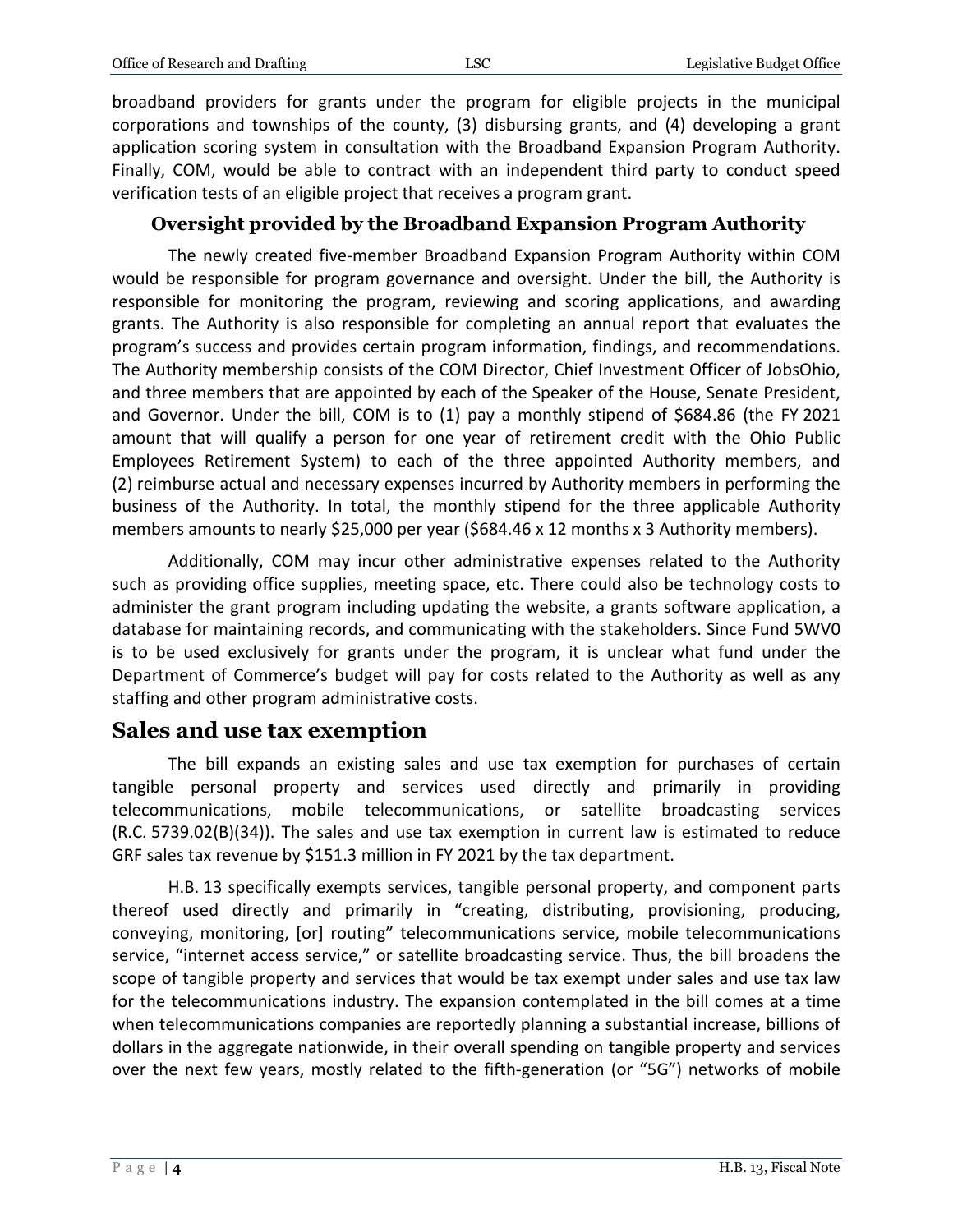communication.<sup>[1](#page-4-0)</sup> Some of the planned spending will take place in Ohio and an unknown share of that spending is likely to be taxable under current sales and use tax law. Therefore, the bill results in an additional sales and use tax loss for this tax expenditure. The potential annual revenue decrease from the bill's provision may be up to \$10 million, depending on the amount of capital deployed or services ultimately provided by vendors or used by telecommunications companies in Ohio.

In addition, the bill provides that the expanded exemption is retroactive and would apply to: (1) all refund claims submitted by purchasers on behalf of sales tax amounts paid prior to the bill's effective date, as long as the past purchase is within the four-year limitation prescribed in continuing law, (2) any current proceedings and pending cases in which a purchaser disputed the Department of Taxation's issuance of an assessment for uncollected sales tax, and (3) any transactions subject to an audit by the Department of Taxation pending on the bill's effective date. Therefore, if sales and use taxes were remitted on property and services made tax exempt by the bill, this provision will result in increased refunds claimed by sellers and users of property and services. If the vendors were not charging and remitting sales taxes, or buyers were not paying use taxes on property and services enumerated by H.B. 13, then the bill will prevent the tax department from collecting those amounts through its audits or other compliance and enforcement actions.

LBO cannot determine with any accuracy the potential revenue decrease from this provision, as only the Department of Taxation and the companies involved in audits or refund claims in the compliance and enforcement programs know how much money might be involved in those claims, assessments, and audits. Nevertheless, LBO cannot rule out that this provision in the bill might result in outsized revenue losses totaling tens of millions of dollars in the first years after enactment of the bill.

For FY 2021, for state taxes deposited in the GRF, revenue gains and losses generally would be shared by the GRF (96.62%), the Local Government Fund (LGF, 1.68%), and the Public Library Fund (PLF, 1.70%). Any receipts that would have been collected in subsequent fiscal years would be allocated differently under current law: the allocations of GRF tax revenue to each of the LGF and PLF would amount to 1.66%, their shares under codified law, starting in July 2021 (FY 2022). Thus, on an annual basis, the GRF loss would be up to \$9.7 million, and distributions to the local funds would be reduced by up to \$0.3 million.

The bill will also reduce revenue from local permissive county and transit authority sales taxes. Those local taxes share the same tax base as the state sales tax. At about 24.5% of state sales tax collections, the revenue reduction to permissive county and transit authorities' governments would total up to \$2.5 million per year from the exemption expansion in the bill, and several millions from the refund provision.

 $\overline{a}$ 

<span id="page-4-0"></span> $1$  5G technology requires upgraded cellular networks as well as devices capable of accessing these new networks. Equipment vendors supply the next generation antennas and base stations that power 5G networks while other types of companies lease antenna space on cell towers (e.g., 200-foot tall structures visible from a highway as well as small cell facilities about the size of a backpack) to telecommunications carriers. Applicable components may include radio frequency (RF) chips installed in 5G devices.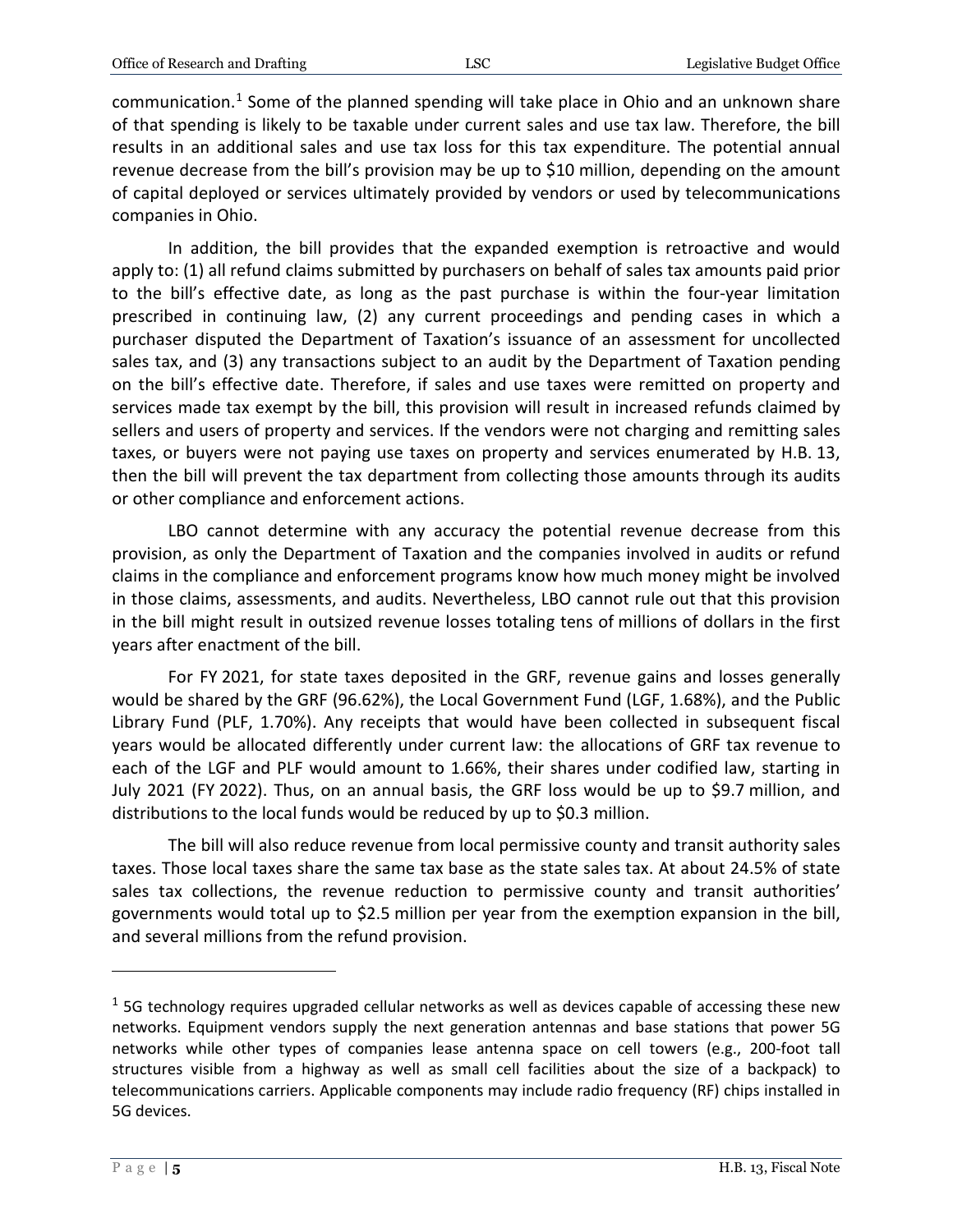### **Other provisions**

The bill also makes several changes in regards to (1) access to electric cooperative easements, (2) electric cooperative pole attachments, and (3) crossing railroad rights-of-way that do not seem to appear to have a fiscal effect. The bill expands the use of electric cooperative easements for the provision of broadband service and creates a process for addressing damages to servient estates. Additionally, it establishes a process for broadband providers, telecommunication providers, video service providers, and wireless service providers to request access to electric cooperatives' pole facilities. Lastly, it establishes a process for video service providers and telephone companies to use railroad rights-of-way for a crossing.

# **Synopsis of Fiscal Effect Changes**

The substitute bill (l\_133\_0236-3) consists of many changes to the As Introduced version of the bill. Please consult the LSC substitute bill comparative synopsis for a thorough review of all the provision changes compared to the prior version of the bill. Below is a list of highlights of the changes with fiscal effects noted on each topic.

- **State agency responsible for the program.** The bill moves the administration of the program from the Development Services Agency (DSA) to the Department of Commerce (COM). As a result, the administrative costs of overseeing the grant program shifts from DSA to COM. COM will likely need to hire a new program manager and possibly other staff to oversee the grant program. COM will also incur other administrative costs such as technology updates to its website, grant software application, and contracting with an independent third party to conduct speed verification tests of project grants. It is unclear in the bill what fund under COM's budget will be used to cover these costs.
- **Funding and appropriations.** The substitute bill creates the Ohio Residential Broadband Expansion Grant Program Fund (Fund 5WV0) and capitalizes it via a transfer of \$20.0 million from the Facilities Establishment Fund (Fund 7037) used by DSA. The bill appropriates this funding under COM's budget in FY 2021 under Fund 5WV0 appropriation item 800411, Residential Broadband Expansion Grants. Fund 5WV0 is to be used exclusively for program grants. Funding under the As Introduced version of the bill was provided by a new fund called the Ohio Broadband Development Grant Fund (Fund 5GT0) and it was capitalized via a transfer of \$2.0 million from unexpended, unencumbered cash from various sources to be identified within the DSA budget. The funding was appropriated for FY 2020 under the prior version of the bill.
- **Program terms and grant award process changes.** The substitute bill allows only broadband service providers to apply for the grant and defines eligible projects by defining two different tiers of broadband service. Also, the substitute bill requires COM to fund program grants until funds for that fiscal year are no longer available and there is no cap on individual grants under the program. Grants are reviewed by COM and the Broadband Expansion Program Authority and awarded based on a weighted scoring system. The substitute bill also sets forth a disbursement schedule for each program grant awarded over the course of the project. Under the prior version of the bill, cities, villages, and townships were the eligible grant recipients (called project sponsors). Additionally, the prior version of the bill (1) awarded grants on a first-come, first-served basis, (2) limited grants to one-third of the total project cost and provided that the